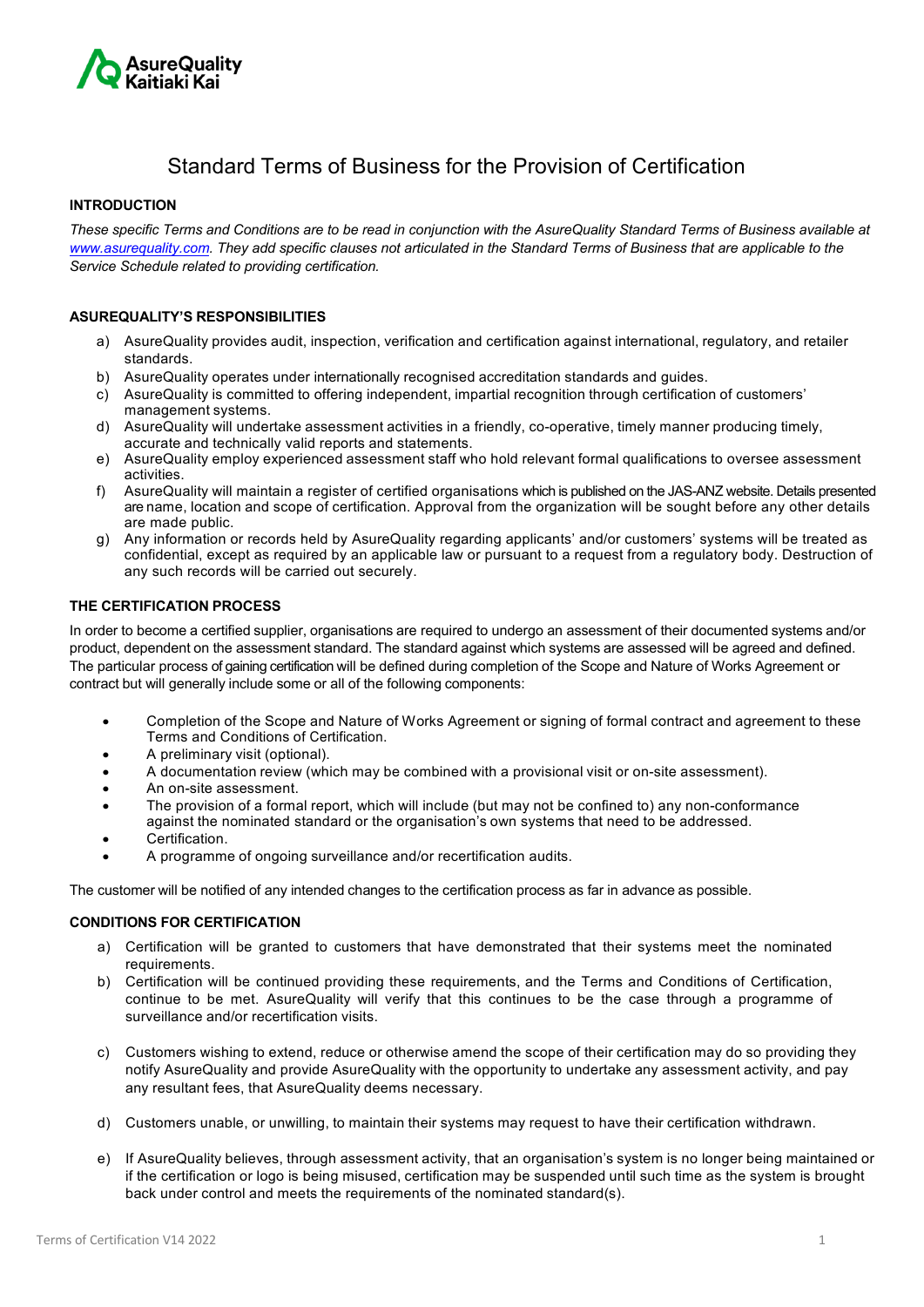f) AsureQuality personnel that experience any abuse or aggressive behavior will immediately cease the audit/inspection activity and certification will be withdrawn/withheld at the discretion of the Business Manager and/or CQA Manager.

# **FEES**

AsureQuality is a user-pays organisation, recovering fees from customers for services provided. Fees charged will be negotiated and agreed with applicant organisations during completion of the Scope and Nature of Works Agreement or formal contract. Typically, fees may include hourly charges and the recovery of expenses. Some programmes have annual fees payable to the standard holder. This will be communicated to customers on a case-by-case basis and included in AsureQuality invoices.

## **CERTIFIED CUSTOMER RIGHTS AND DUTIES**

AsureQuality's certification is available to all organisations, without discrimination.

Certified customers have the right to promote themselves, their systems and/or products (as applicable) using the specified AsureQuality mark in conjunction with the accreditation body logo in accordance with the terms of the License to use the marks and logos).

Ownership of certificates issued remains with AsureQuality.

Certified organisations are required to:

- 1. Comply with the provisions of the certification procedures, their own systems and the nominated standard against which they are certified.
- 2. Make all necessary arrangements for the conduct of the audits, including provision for access to all areas, processes, documentation, records and personnel for the purposes of initial certification, surveillance, recertification and resolution of complaints.
- 3. Allow copies of audit reports and/or certificates to be forwarded to authorised parties, i.e. the Accreditation Body and/or Standard owner, as required by the individual programmes.
- 4. Allow AsureQuality auditors to be accompanied by representatives of Accreditation Bodies, Regulators and representatives of Standard owners, as appropriate for the standard being audited. This includes suitable access to sites, facilities, documents, records and personnel.
- 5. Within reason, allow AsureQuality auditors to be accompanied by auditors in training.
- 6. As required by specific programmes, allow access to site of representatives of Standard owners, e.g. in response to complaints or as part of routine announced or unannounced audits, as applicable to the standard.
- 7. Provide Standard owners with feedback on the performance of AsureQuality, if requested.
- 8. Make claims, or use AsureQuality marks or Accreditation Body logos only in respect of the site, system or product scope for which they are certified and for the nominated standard(s) against which they have been assessed (extensions and additions to scopes can be made by arrangement with AsureQuality).
- 9. Uphold the reputation of AsureQuality and other certified customers and not use the certification in any way that, in the view of AsureQuality, brings disrepute upon AsureQuality or other certified customers.
- 10. Not use the certificate or any reports in a misleading manner.
- 11. Notify AsureQuality as soon as is practical, or within any timeframes specified by Standard owners, of any changes, intended or otherwise, that may affect compliance with the nominated standard(s) or these requirements. For example, changes to the legal, commercial, organizational status or ownership, organization and management (e.g. key managerial, decision-making or technical staff), contact address and sites, scope of operations under the certified management system, or major changes to the certified system and processes.
- 12. Reproduce Certificates in their entirety only.
- 13. Discontinue immediately the use of any advertising matter, promotional material, logos etc., in the event that certification is suspended or withdrawn.
- 14. In the event that any products endorsed as meeting a Standard that have been sold or dispatched but that are found to be compromised or do not meet the nominated Standard, undertake to advise the buyers of the product, in writing, to ensure that the products are removed from the marketplace.
- 15. Maintain records of customer complaints and subsequent activities.
- 16. Customers are obliged to correct any misleading statements made about their certification status. Customers who are identified as having incorrect statements in relation to their certification status will be required to make any necessary corrections or risk removal of certification.

It should be noted that the issue of a certificate does not imply that JAS-ANZ or the New Zealand or Australian Governments approve the system or product.